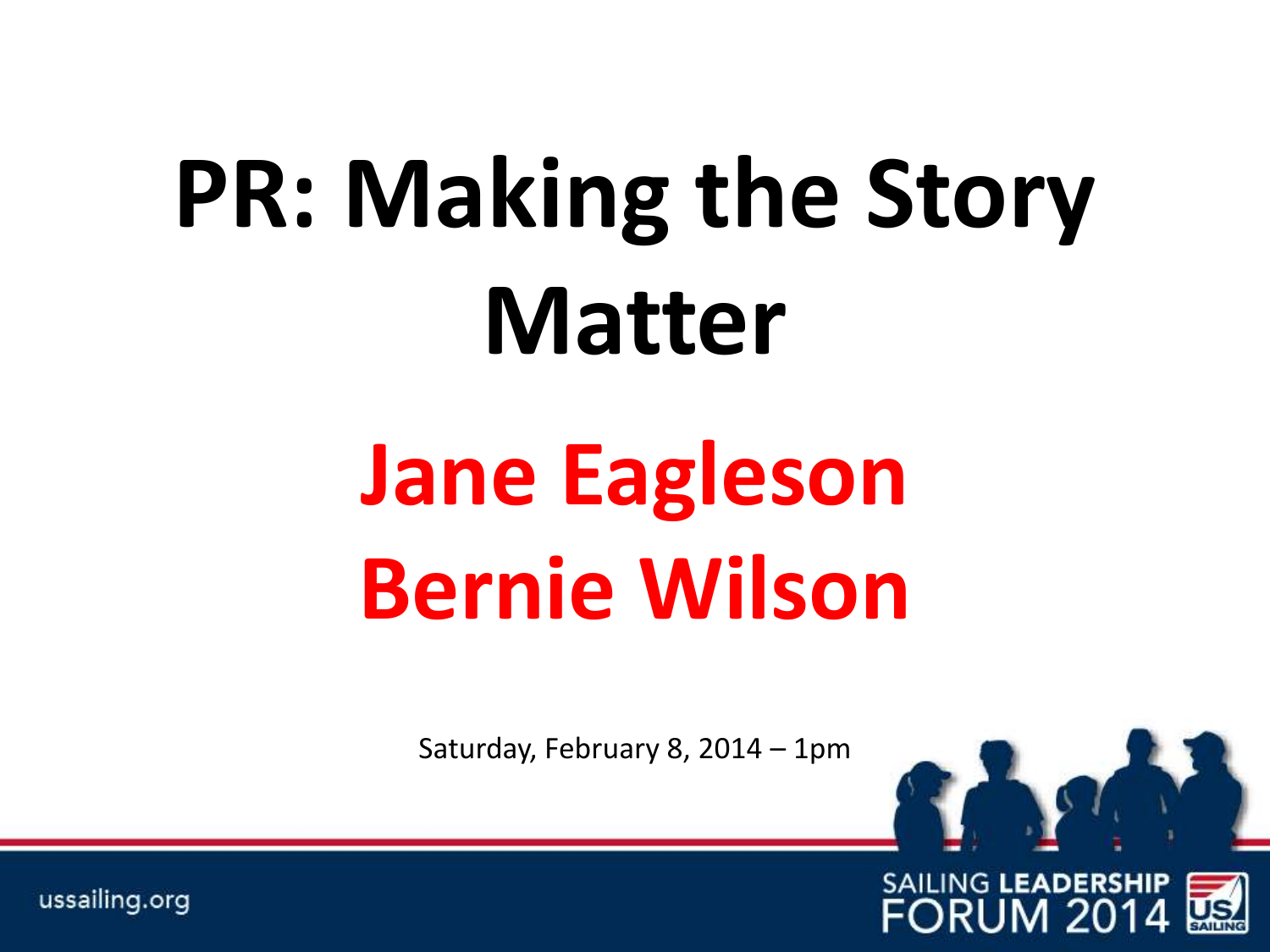### **Jane Eagleson** – 20 years AC Public Relations

## **Bernie Wilson** – 30 years Associated Press

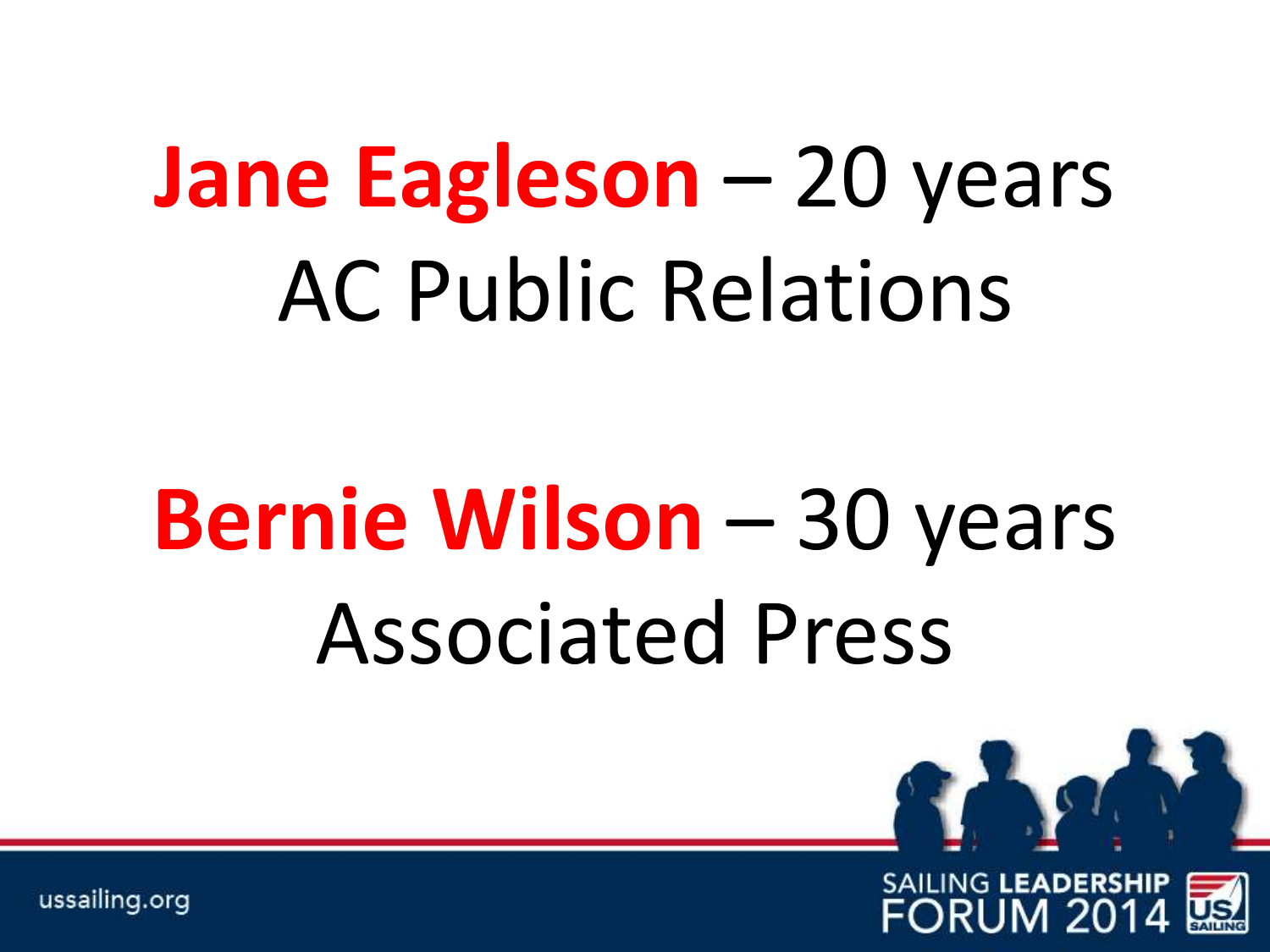### **The PR Pro:**

- Makes it easy and simple for the journalist – be inclusive, educate
- Provides a dedicated point of contact
- Provides info, photo and video services

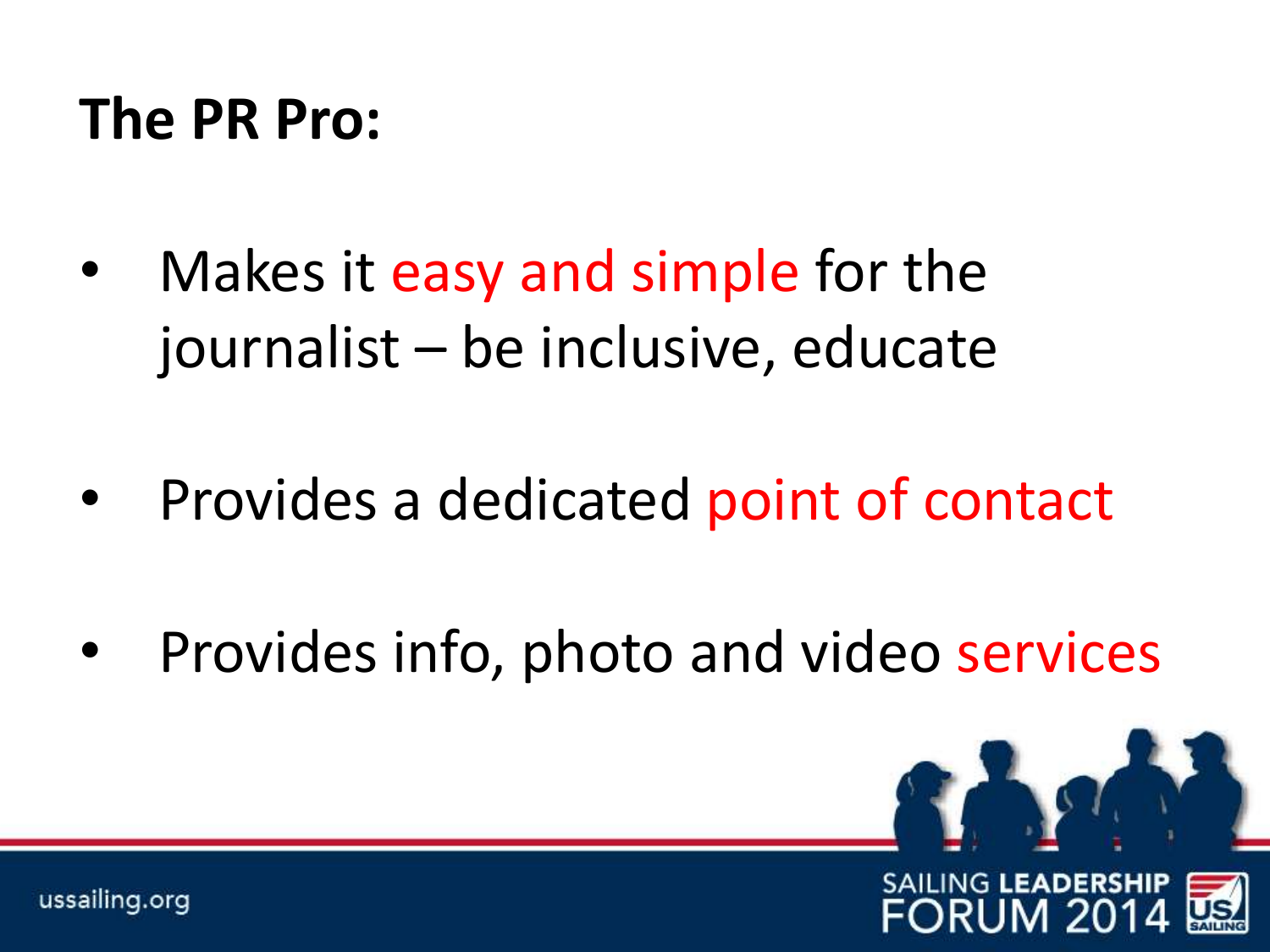### **The PR Pro:**

- Provides a "News Bureau" service:
	- Sports Results/Quotes
	- Human Interest/Local Angles
	- Spokesperson to interview
	- Photos/Video
	- Translation for global events

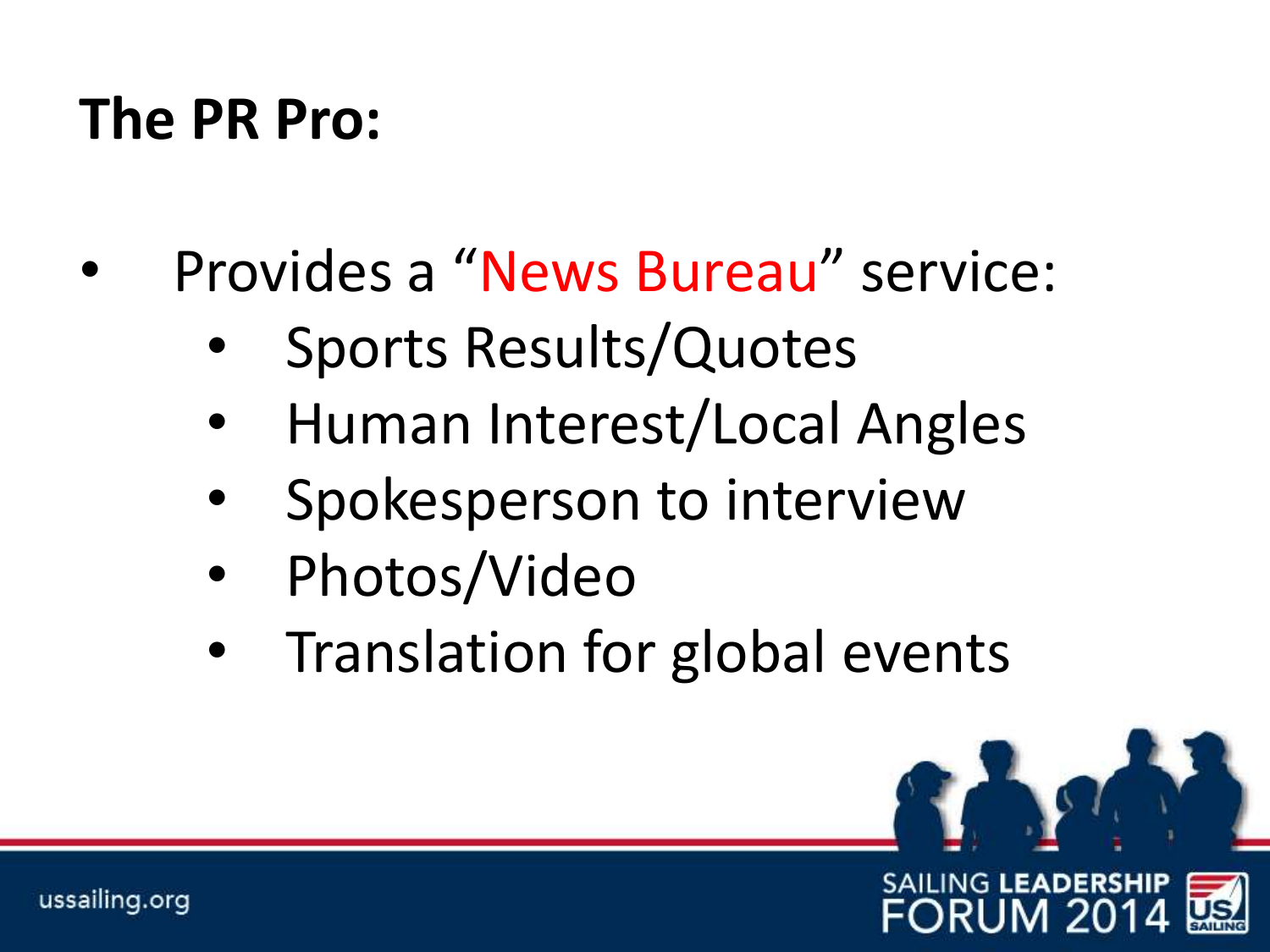#### PR 101: From the Reporter's View

Make the story make relevant to mainstream sports media:

- Better cooperation helps tell the story
- Give a crash course in sailing

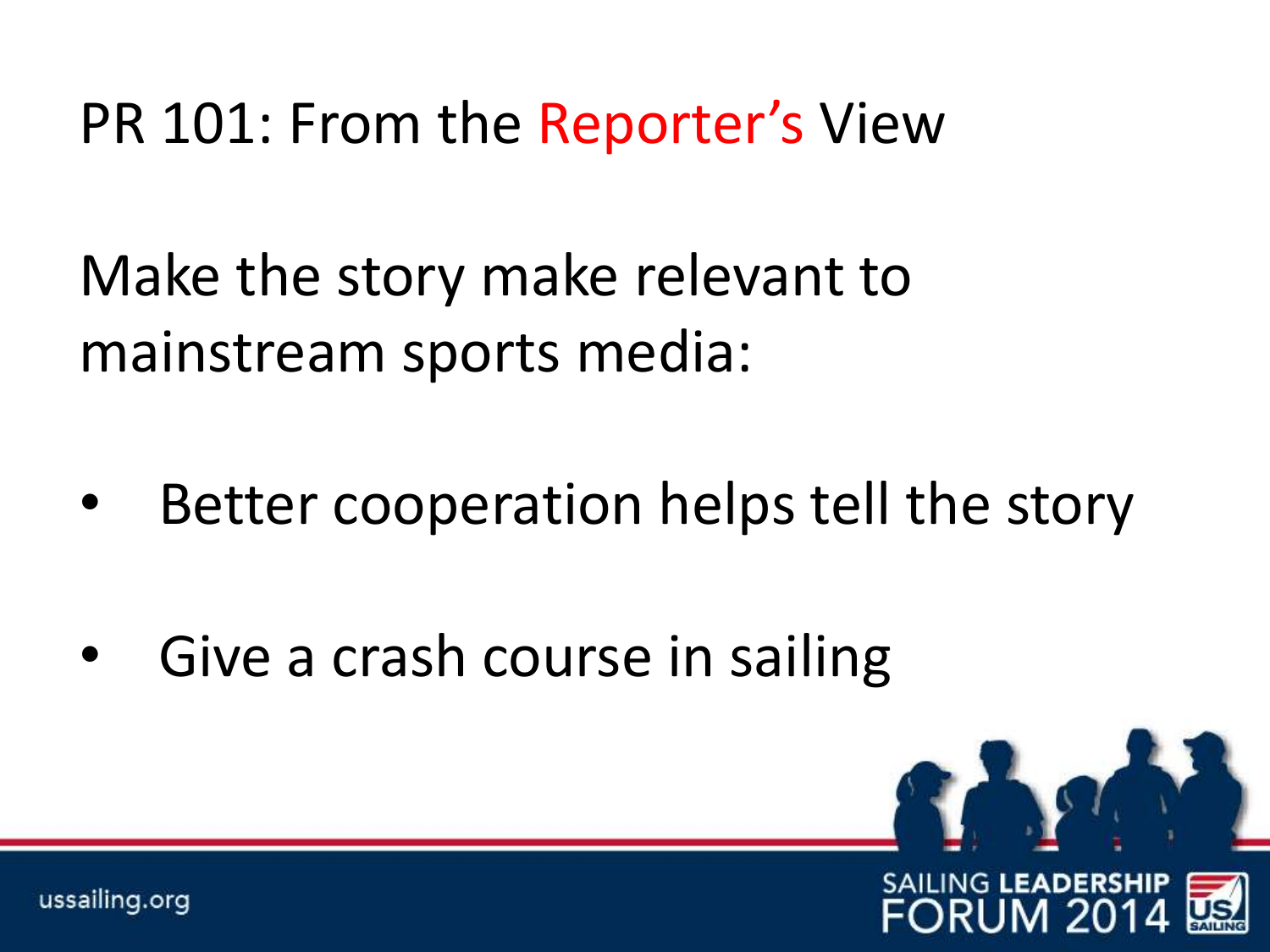#### PR 101: From the Reporter's View

- There's no such thing as a stupid question!
- No better place to do an interview than the club bar!

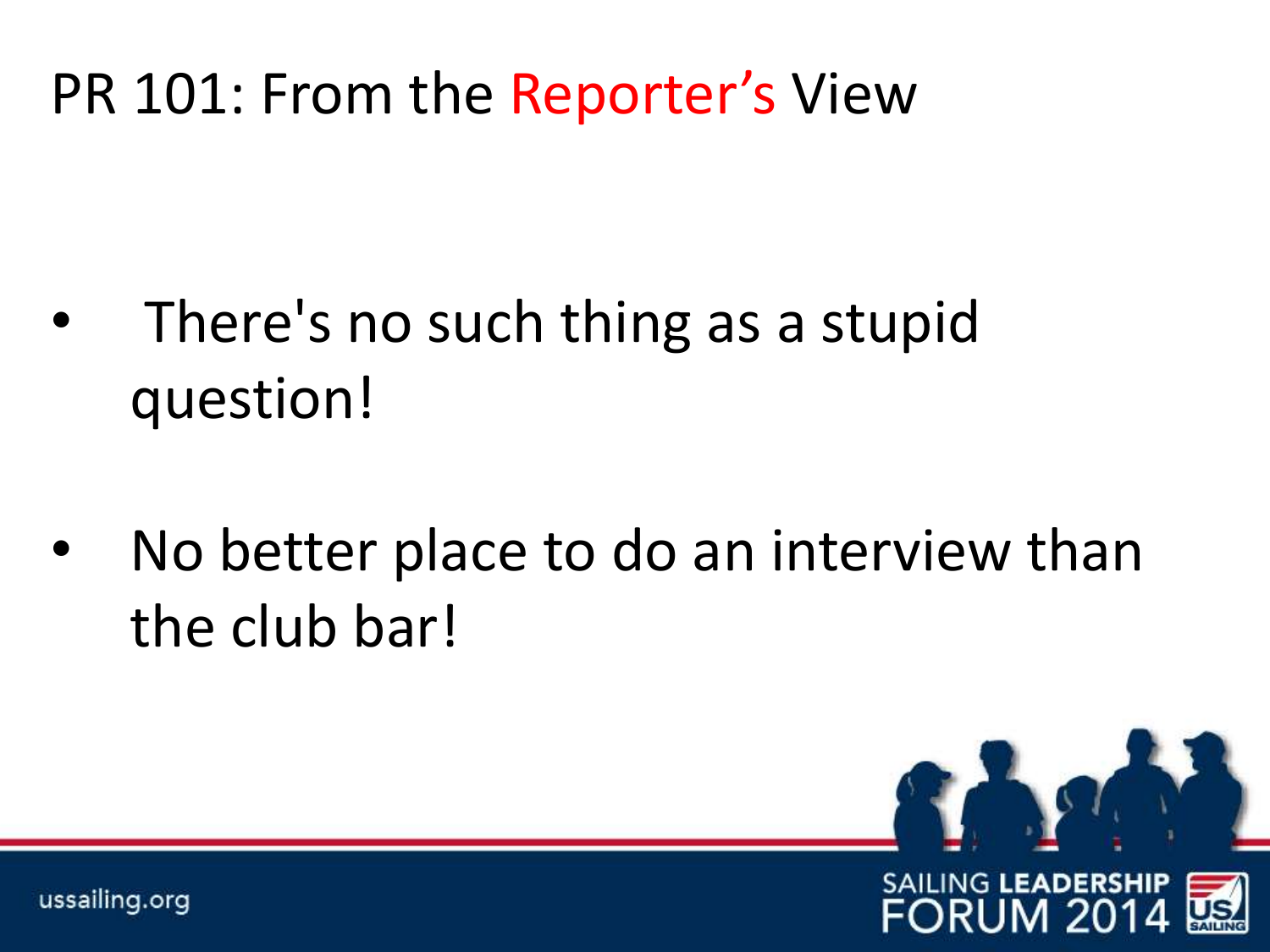#### **PR** from the Event's View

Prepare for the desired outcome:

- **Messaging**
- Q&A
- Photos/Video provide the package
- Timely
- Crisis Communications



EORUM 20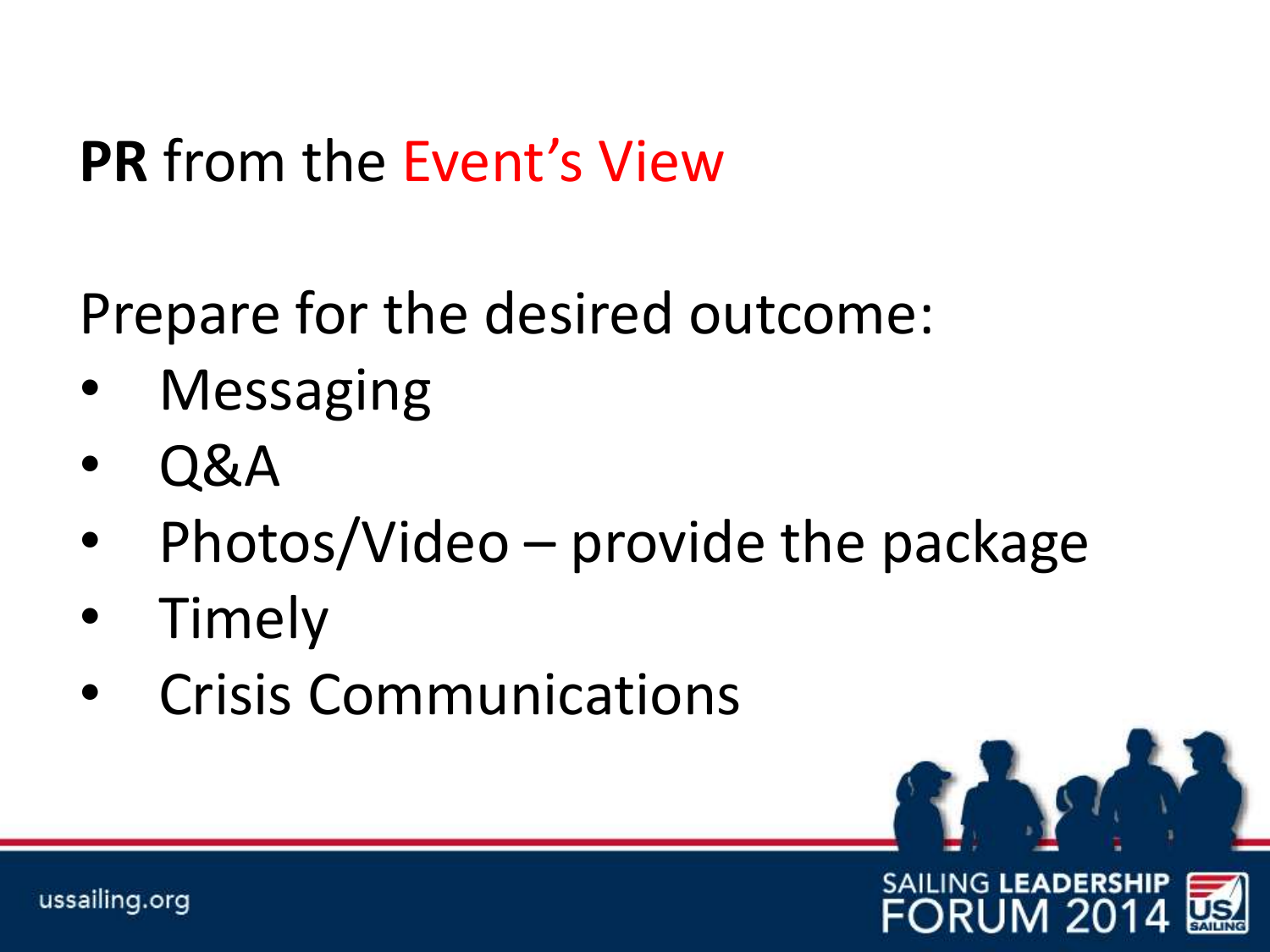### **Media Services**

- Special Events: Create opportunities for event partners with media hosting
- Press Information: on site and online

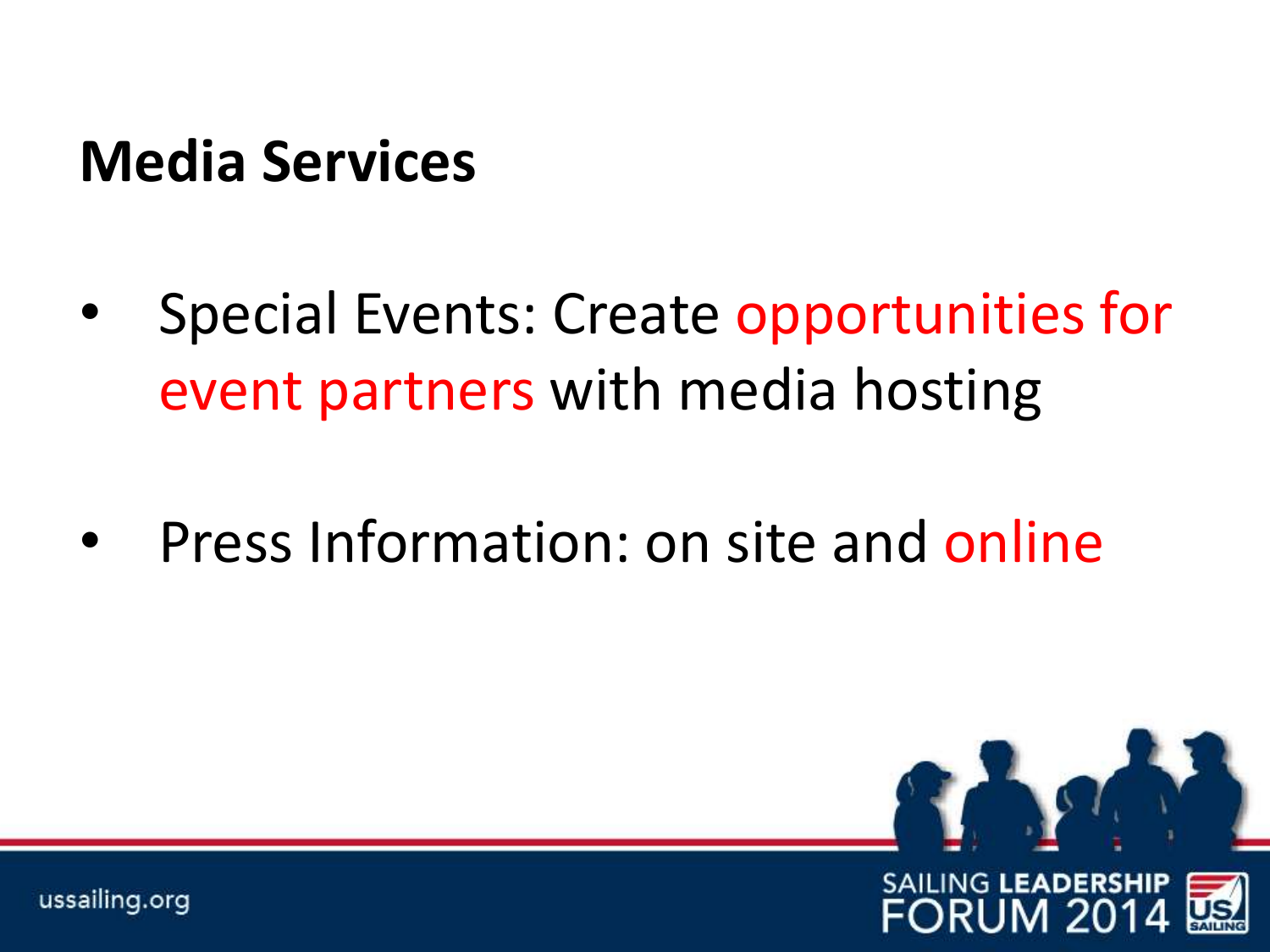### **Media Services**

- Photo boats
- On site media workroom
- Press conference area

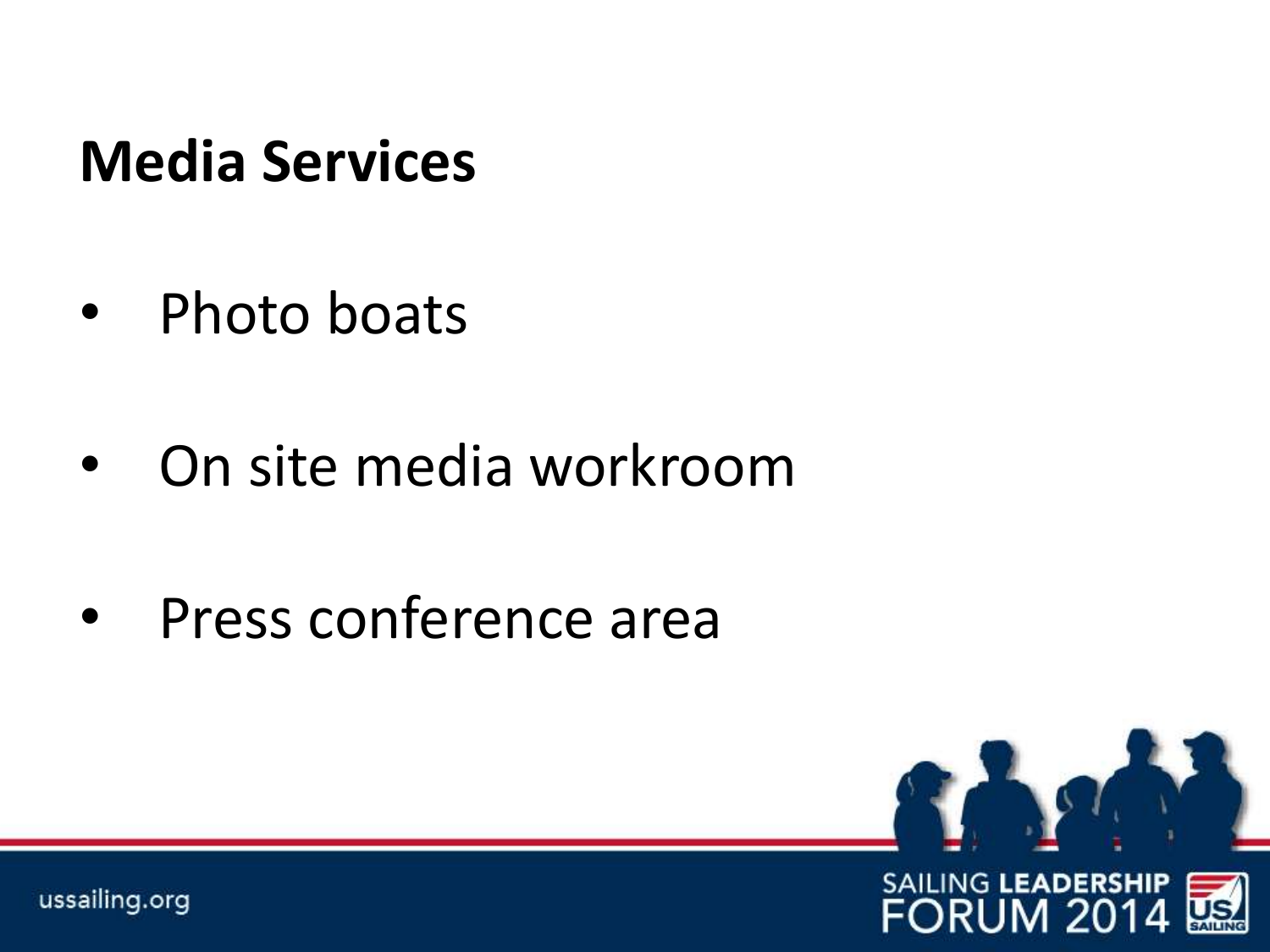#### **Photo Boats**



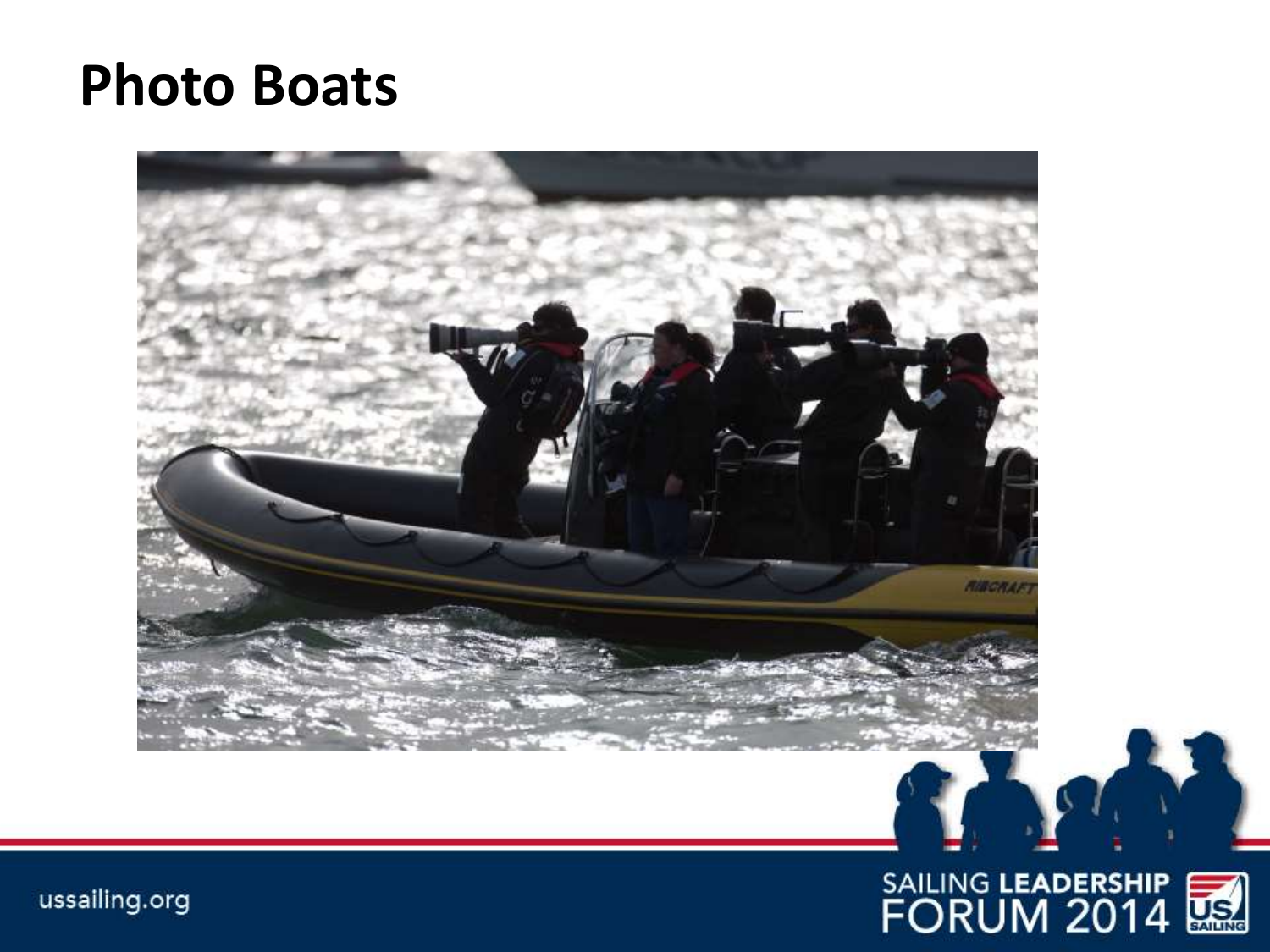#### **On Site Media Workroom**



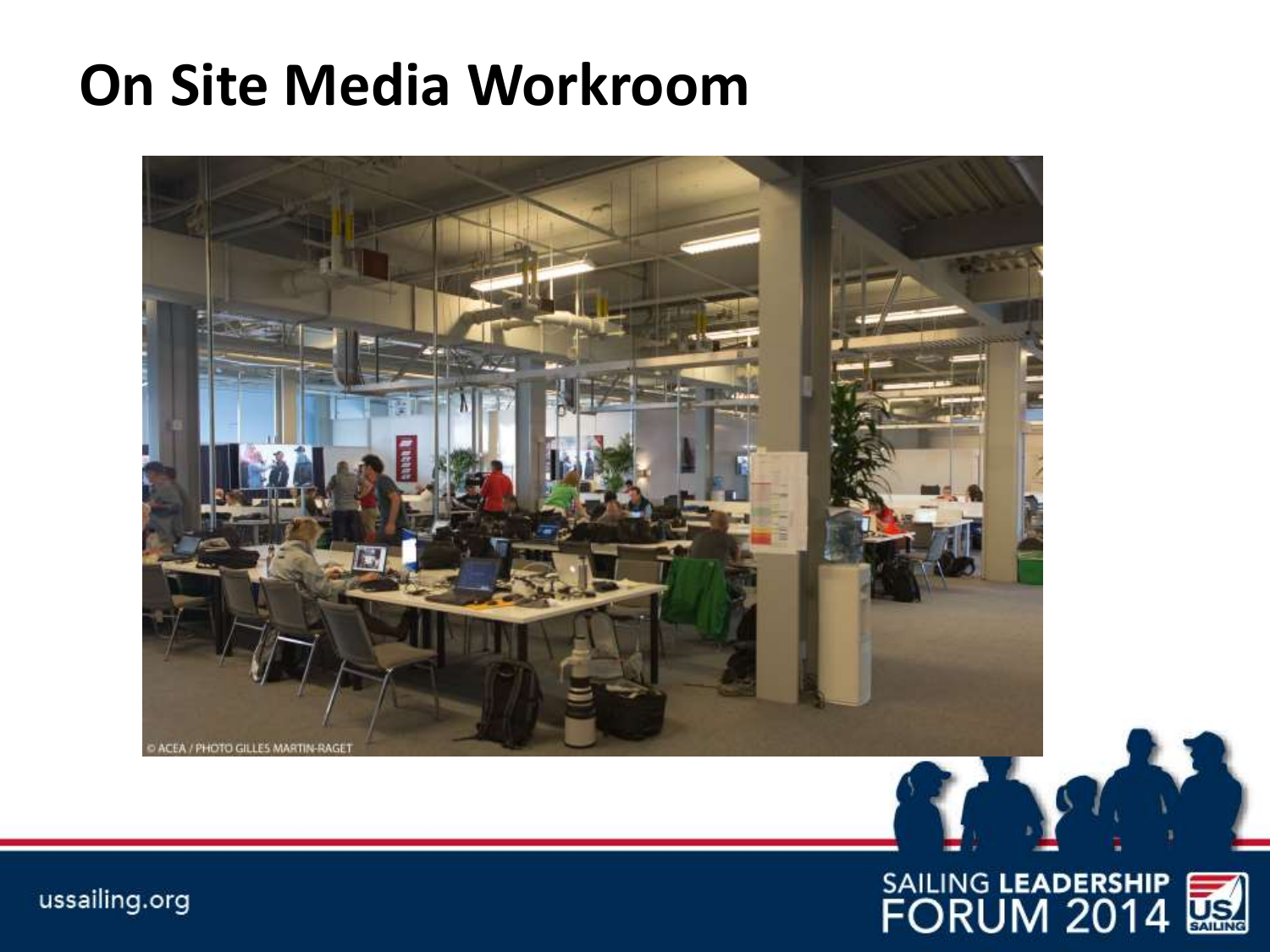#### **Press Conference Area**



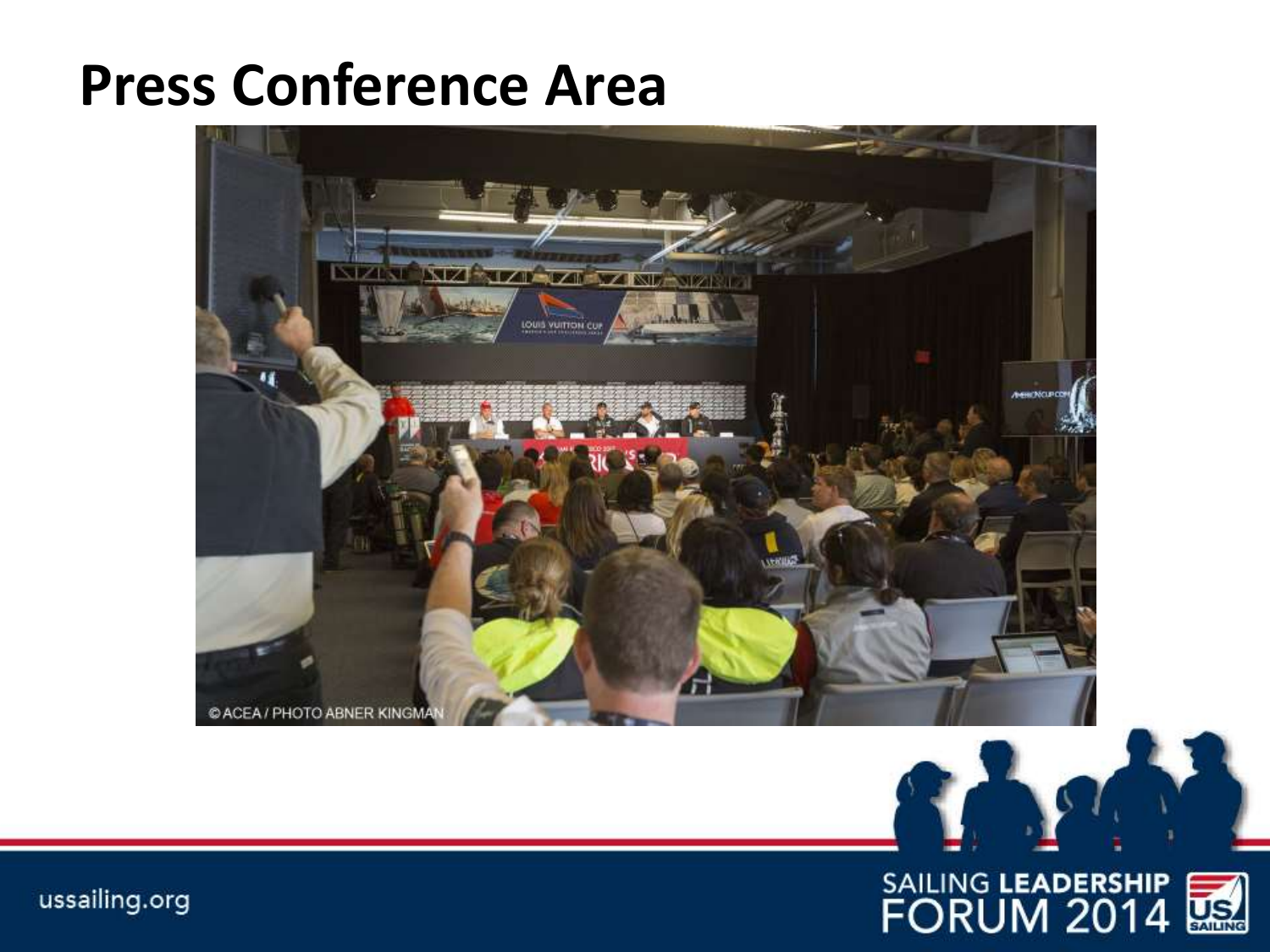## **PR: Making the Story Matter**

**Q & A**

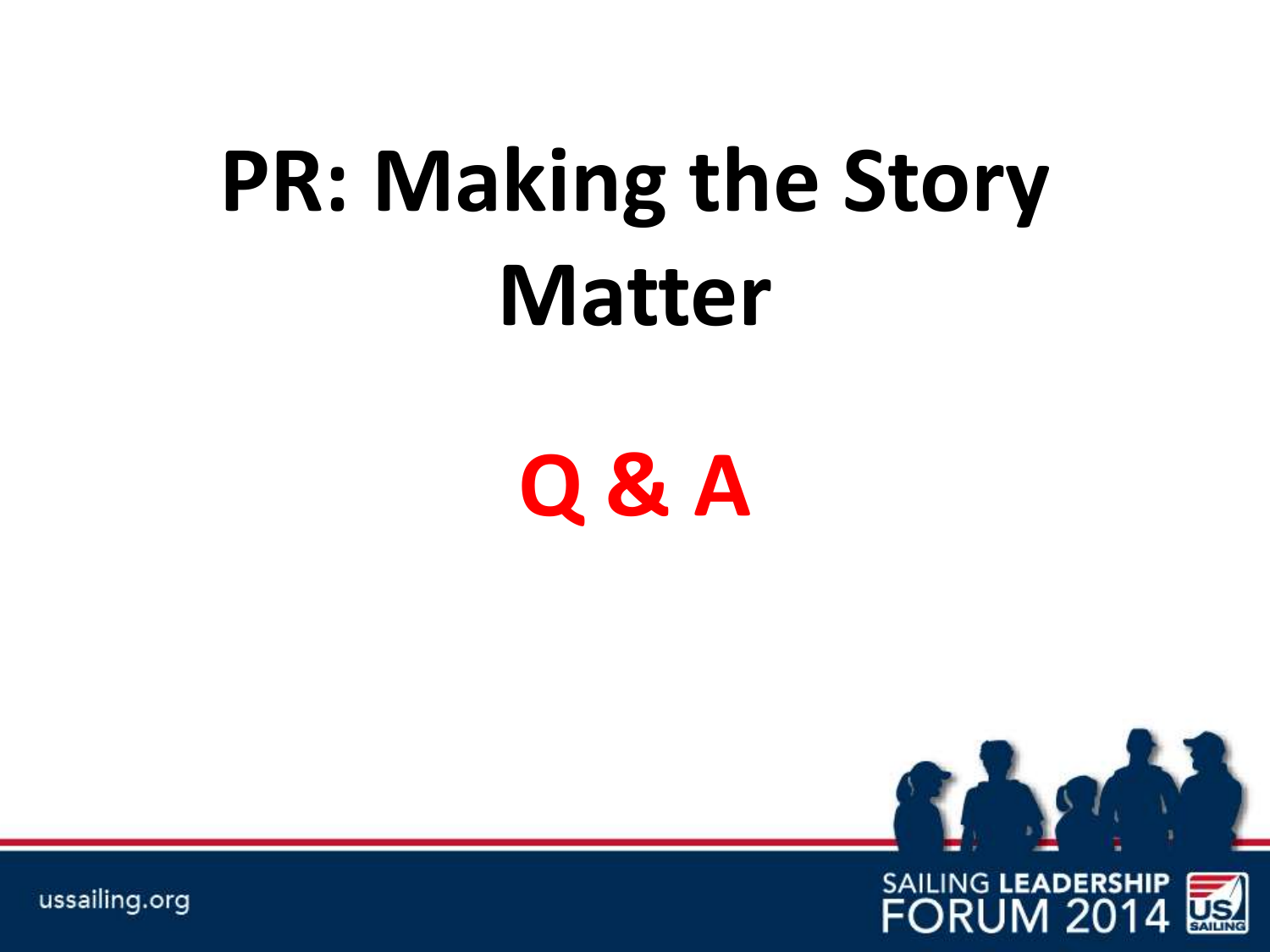#### **Your Opinion Matters**

Please "**check-in**" to this session on the Sailing Leadership Forum app and complete the session survey

or

Complete one of the yellow survey forms in the back of the room and drop in the box